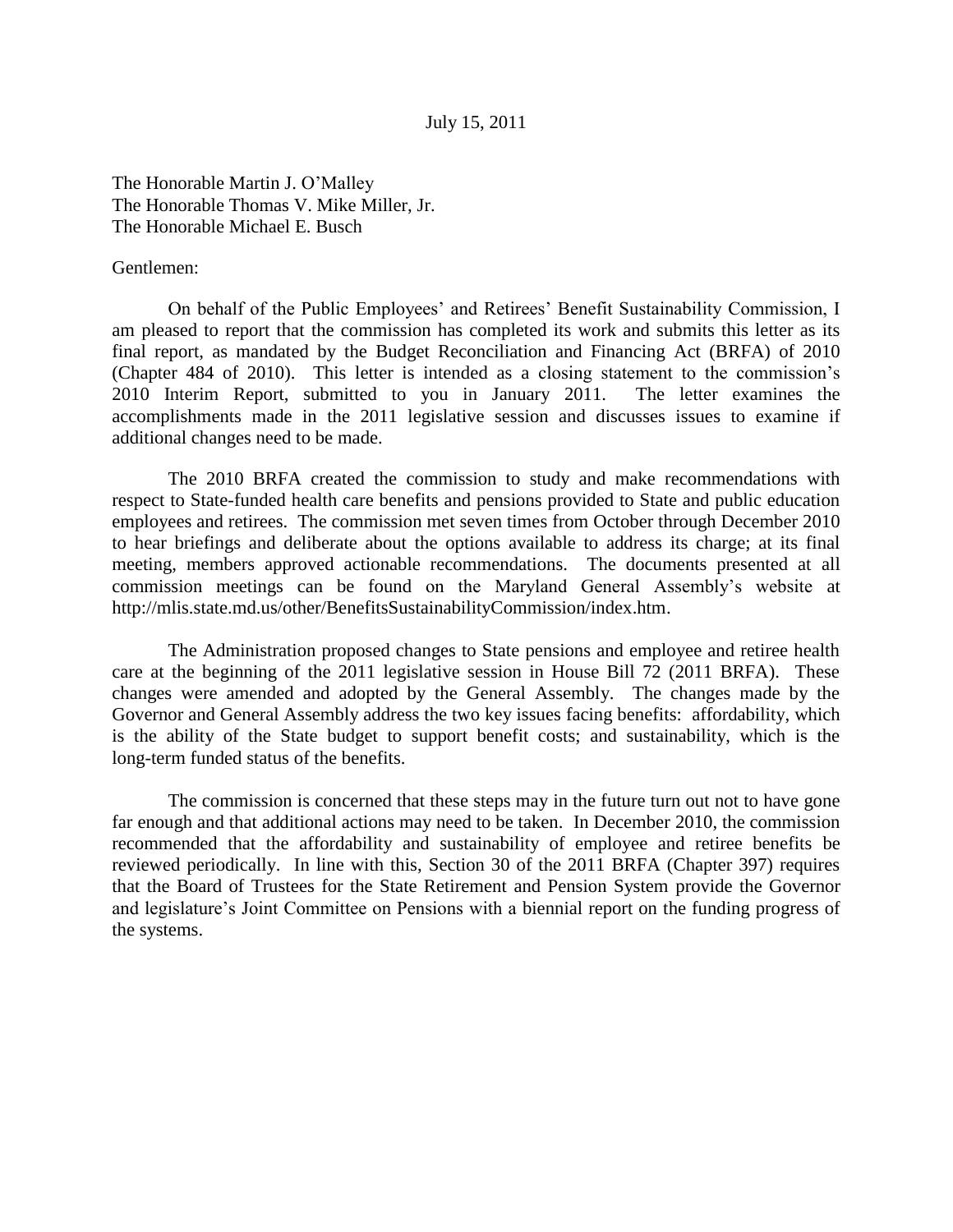Since the submission of the 2010 Interim Report, the commission has held two additional meetings, the first on May 23, 2011, and the second on July 7, 2011. At the first meeting, the commission received presentations on (1) the pension and retiree health reforms adopted by the General Assembly during the 2011 legislative session and enacted by the Governor's signature; (2) a proposal by the State Retirement and Pension System's Board of Trustees to alter the system's funding model; and (3) the pension reform proposal put forth by the House Republican caucus (HB 1344 of 2011). At the second meeting, the commission discussed and approved this final report. The briefing documents can be found on the General Assembly website with the 2010 Interim Report. These briefings did not address any issues that the committee had not already considered. Rather they summarized 2011 session actions or recommended specific proposals that addressed concerns raised by the commission. As such, this report will not specifically address what was presented at these meetings; instead the report considers them in the context of additional actions that the State may need to take.

The remainder of this report is divided into two sections. The first reviews the commission's earlier recommendations and the progress made on those recommendations during the 2011 legislative session. The second section provides the commission's recommendations for further legislative action to build on the work undertaken during the 2011 legislative session.

#### **Progress Made in the 2011 Legislative Session**

This section compares the recommendations made by the commission to the actions taken by the Governor and General Assembly.

## **Employee Health Care Costs**

**Recommendations:** The State should adopt a goal of reducing State expenditures on employee and retiree health benefits by 10% (or roughly \$100 million) to bring them closer to those of peer states. This goal should be accomplished through a combination of reductions to State premium subsidies for employees and retirees and plan design changes that reduce the State share of covered charges for medical services and/or prescription drugs. Special consideration should be given to the financial effects of these changes on low-income employees and retirees, and efforts should be made to minimize those effects. The Department of Budget and Management should continue to monitor the structure of the health plan as it relates to the total compensation package provided to State employees.

**Evaluation:** The statutory changes adopted during the 2011 session include an increase in prescription drug out-of-pocket limits and a reduction in the premium subsidy for retirees; out-of-pocket limits for active employees were increased through the regulatory process. In addition, prescription drug copayments will increase for both active employees and retirees;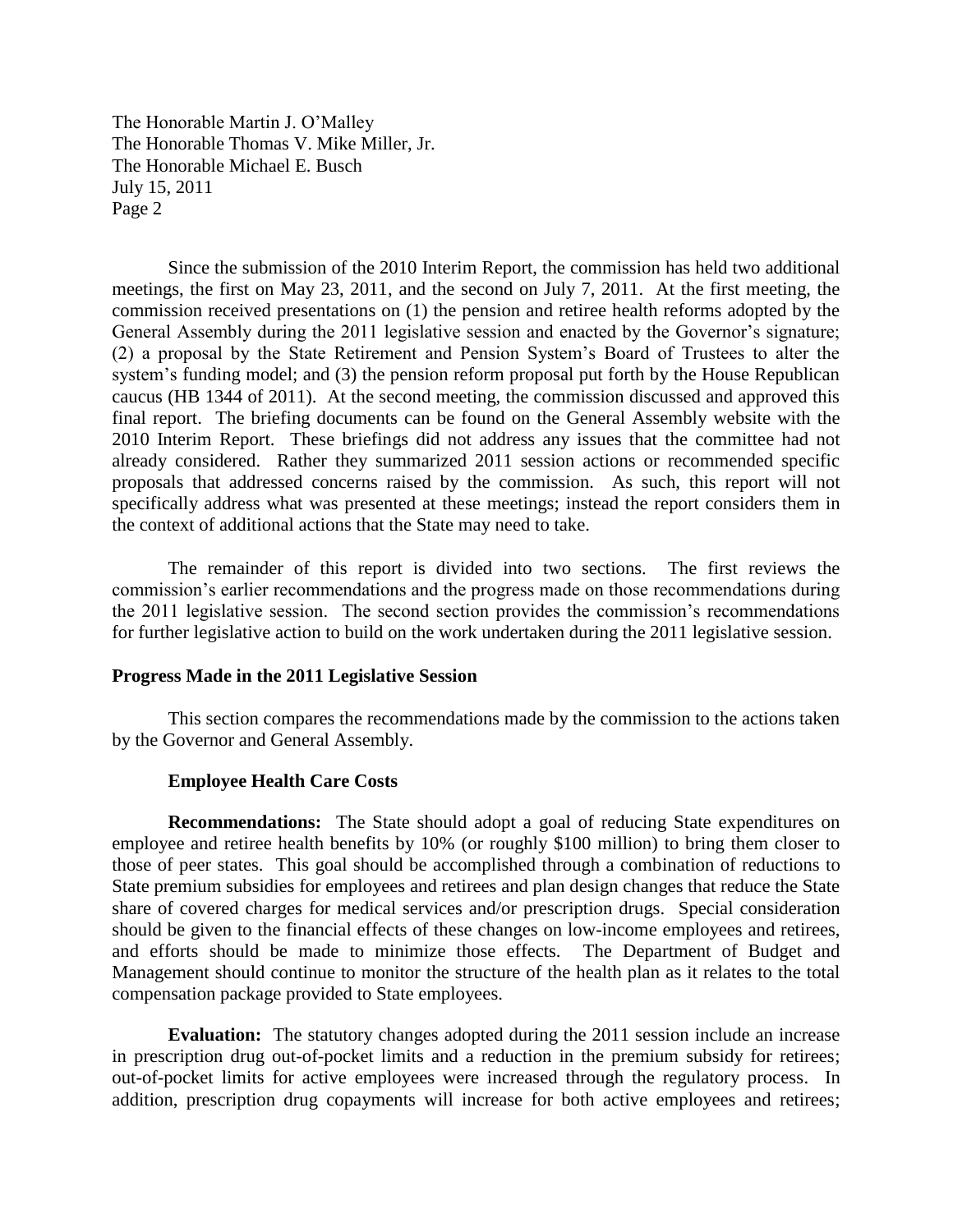**Exhibit 1** summarizes these changes. Combined, these changes reduce State expenditures by approximately \$36.9 million, or roughly 4% of State health benefit expenditures; general fund savings represent \$20.2 million of the total. This falls short of the recommended 10% reduction in State expenditures. **The commission's recommendations were partially adopted.**

| r rescription rian Unanges                                    |                                                                                     |                                                                          |                                                        |
|---------------------------------------------------------------|-------------------------------------------------------------------------------------|--------------------------------------------------------------------------|--------------------------------------------------------|
|                                                               | <b>Fiscal 2011</b><br><b>Plan for Both</b><br><b>Actives and</b><br><b>Retirees</b> | <b>Fiscal 2012</b><br><b>Active</b><br><b>Employee Rx</b><br><b>Plan</b> | <b>Fiscal 2012</b><br><b>Retiree Rx</b><br><b>Plan</b> |
| Co-pays                                                       |                                                                                     |                                                                          |                                                        |
| Generic                                                       | \$5                                                                                 | \$10                                                                     | \$10                                                   |
| Preferred brand                                               | \$15                                                                                | \$25                                                                     | \$25                                                   |
| Non-preferred brand                                           | \$25                                                                                | \$40                                                                     | \$40                                                   |
| Out-of-pocket cap for<br>individual/<br>individual and spouse | \$700/\$700                                                                         | \$1,000/\$1,500                                                          | \$1,500/\$2,000                                        |
| Retiree share of total premium                                | 20%                                                                                 | 20%                                                                      | 25%                                                    |
| Source: Department of Legislative Services                    |                                                                                     |                                                                          |                                                        |

# **Exhibit 1 Prescription Plan Changes**

## **Retiree Health Liabilities**

**Recommendations:** The State should establish a goal of reducing its unfunded actuarial liability for other post employment benefits (OPEB) by 50% and also commit to fully funding its annual required contribution (ARC) within 10 years. Toward that end, the State should make the following changes to the eligibility requirements for new employees and for current employees with fewer than 15 years of service credit to qualify for retiree health benefits:

 employees must have 15 years of State service credit, up from 5, to qualify for participation in the State health plan as retirees;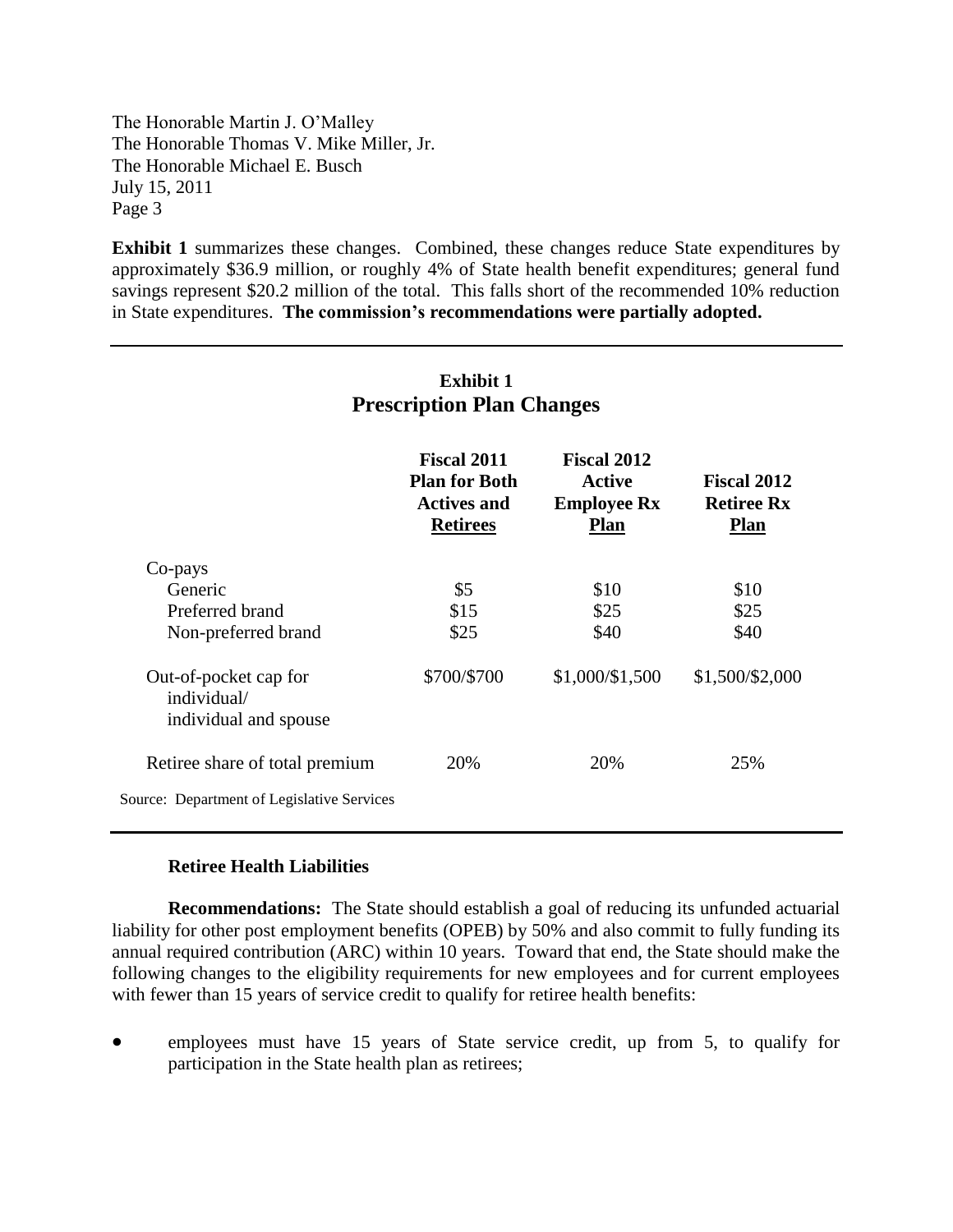- employees should be required to earn 25 years of service credit with the State, up from 16, to qualify for the maximum premium subsidy provided to retirees, with the subsidy prorated for those with between 15 and 25 years; and
- employees should be required to retire directly from the State to qualify for retiree health benefits from the State.

The commission also recommended that the State establish a requirement in statute that, by the year 2020, all Medicare-eligible State retirees must join Medicare Part D for prescription drug benefits; they would no longer be eligible to participate in the State prescription drug plan. Last, the General Assembly should review provisions in State pension law that govern transfers of service credit between State and local pension plans, with special attention given to how those rules govern eligibility for retiree health benefits for employees who transfer between systems.

These recommendations were projected to reduce the State's unfunded OPEB liability by \$7.7 billion (48%) and the ARC by \$647 million (53%).

**Evaluation:** The changes enacted raise the initial eligibility for retiree health benefits from 5 to 10 years (not 15), with retirees eligible for the full State premium subsidy after accruing 25 years of service. However, these changes apply only to new employees as of July 1, 2011, but do not affect any current employees. Also, the recommendation that employees be required to retire directly from the State to qualify for retiree health benefits was not adopted. The Medicare Part D requirement by 2020 was put into statute, and the Joint Committee on Pensions will study the transfer provisions in State pension law during the 2011 interim.

The changes adopted are projected to reduce the State's unfunded OPEB liability by \$6.7 billion (42%) and the ARC by \$534 million (44%). These are slightly below the projected level of savings for the commission's recommendations, due to the lower level of State savings on health benefits and the decision not to apply retiree health eligibility changes to any current active employees. As our January 2011 report pointed out, the Medicare Part D requirement is responsible for roughly \$5.5 billion of an estimated \$6.7 billion reduction in the unfunded OPEB liability, with the prescription plan and eligibility changes responsible for the difference. **The commission's recommendations were partially adopted.**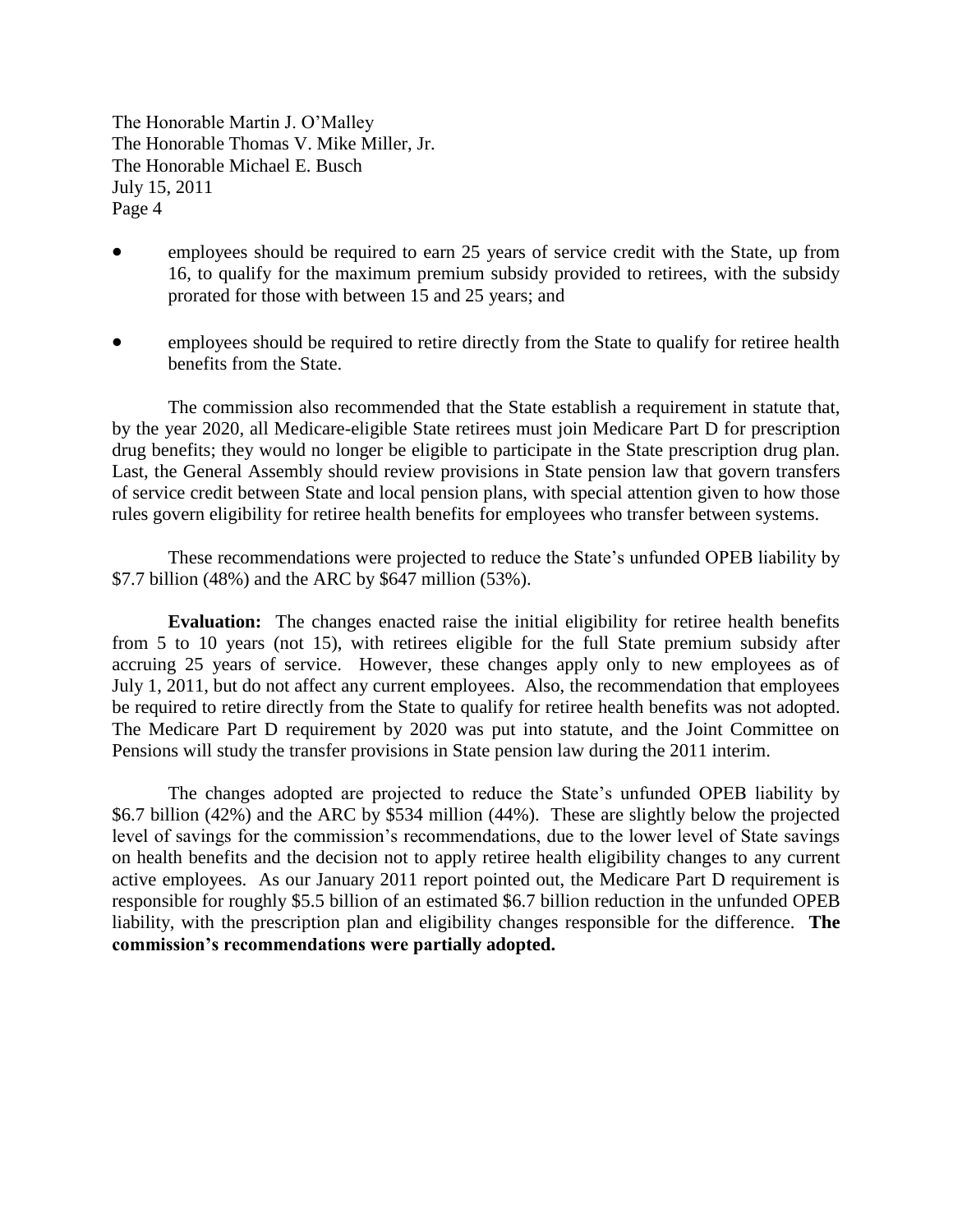#### **Pension Benefits**

**Recommendations:** The State should adopt dual goals: achieving an actuarial funding level of 80% within 10 years and 100% in 30 years. Benefits should be restructured for both current and future State Retirement and Pension Systems (SRPS) members. For future members hired after June 30, 2011, vesting in SRPS plans that currently have a 5-year vesting requirement should increase to 10 years. For new and nonvested members of the Teachers' Pension System (TPS) and Employees' Pension System (EPS), eligibility for a normal service retirement should be either age 62 with 10 years of service or a combination of age and years of service adding to 92; corresponding changes to eligibility for early retirement were also recommended. Current members of TPS and EPS should be given a menu of options for future benefits, with at least one option requiring a higher member contribution but retaining the current benefit structure, and the other providing a lesser benefit going forward for the same 5% member contribution. The State should give serious consideration to allowing current members to convert their benefits to a cash balance plan.

Automatic annual cost-of-living adjustments (COLA) should be discontinued for future SRPS retirees in favor of inflation-based benefit adjustments that are contingent on investment returns meeting or exceeding the actuarial target rate.

The Deferred Retirement Option Program (DROP) should be modified for members of the State Police Retirement System (SPRS) and Law Enforcement Officers' Pension System (LEOPS) not currently enrolled in DROP. Specifically, the interest rate earned on DROP accounts should be reduced from 6% monthly compound interest to 4% annual compound interest. The State should explore, through the collective bargaining process, requiring members of SPRS to hold a referendum on whether to join Social Security.

Finally, the State should use the savings generated by the restructured benefits to increase funding levels for the system. The amount of savings that is reinvested should be subject to a cap that provides enough additional contribution to achieve the commission's goal of achieving 80% funding in 10 years, with excess savings credited to the appropriate funding sources.

**Evaluation:** The pension reform provisions that were enacted establish a statutory goal of reaching 80% actuarial funding within 10 years by reinvesting a portion of the savings generated by restructuring pension benefits into the pension system in the form of increased State contributions above the contribution required by statute. In fiscal 2012 and 2013, all but \$120 million of the savings generated by the benefit restructuring are reinvested, with the \$120 million dedicated to budget relief each year. Beginning in fiscal 2014, the amount reinvested in the pension fund is subject to a \$300 million cap, with any savings over that amount dedicated to budget relief.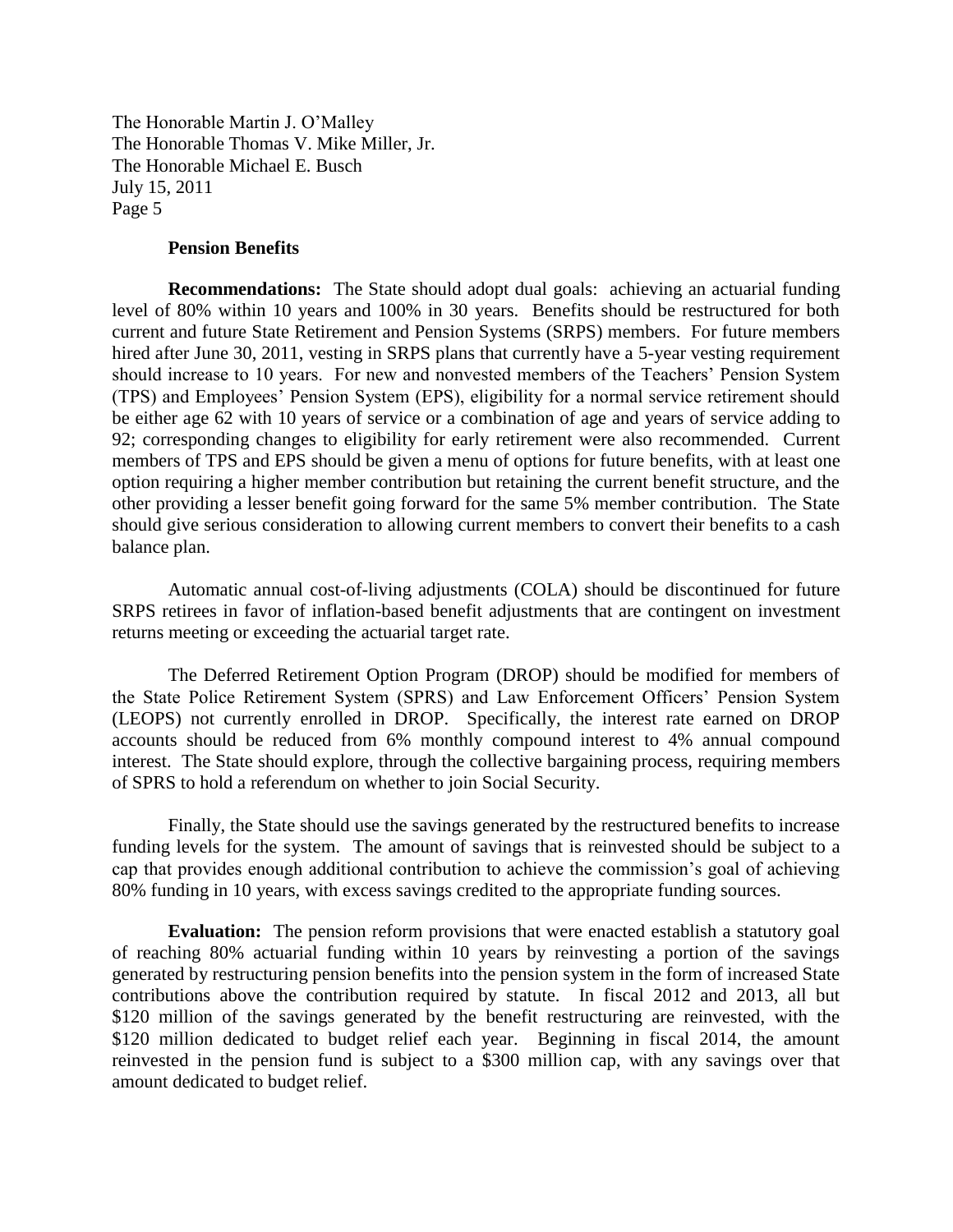*This paragraph summarizes benefit changes that affect both current and future SRPS members.* Member contributions for current and future members of EPS and TPS increase from 5% of earnable compensation to 7% of earnable compensation. Member contributions for current and future members of LEOPS increase from 4% to 6% in fiscal 2012 and from 6% to 7% beginning in fiscal 2013. Member contribution rates for other SRPS plans remain unchanged. For service credit earned after June 30, 2011, COLAs for all SRPS members will be linked to the performance of the SRPS investment portfolio. If the portfolio earns its actuarial target rate (currently 7.75%), the COLA is subject to a 2.5% cap. If the portfolio does not earn the target rate, the COLA is subject to a 1% cap. For service credit earned before July 1, 2011, the COLA provisions in effect during that time still apply for each plan. The COLA provisions do not apply to current or future retirees of the Judges' Retirement System (JRS) or the Legislative Pension Plan (LPP) because their benefit increases are linked to the salaries of current judges and legislators, respectively, and not to the Consumer Price Index (CPI); benefits structures for members of these two plans are referred for further study. The interest rate on DROP accounts for current and future SPRS and LEOPS members who enter DROP after June 30, 2011 is reduced from 6% interest compounded monthly to 4% interest compounded annually.

*This paragraph summarizes changes affecting only new SRPS members as of July 1, 2011.* For all new members of SRPS, except for judges and legislators, vesting increases from 5 to 10 years. The calculation of average final compensation (AFC) used to calculate retirement allowances will be based on the five consecutive years that provide the highest average compensation, rather than three years. New members of EPS/TPS will receive a retirement allowance equal to 1.5% of AFC for each year of creditable service (compared with 1.8% for current members). They will qualify for a normal service retirement benefit either upon reaching age 65 with at least 10 years of service or when the sum of their age and years of service reaches 90 (compared with age 62 with 5 years of service or 30 years of service regardless of age for current members). They will also qualify for a (reduced) early retirement benefit at age 60 with at least 15 years of service (compared with age 55 for current members). New State Police officers qualify for a normal service retirement upon reaching age 50 or with 25 years of service regardless of age (up from 22 years of service for current members).

These pension reform provisions largely reflect the recommendations made by the commission. They do not include a benefit choice for current members as recommended by the commission because the State Retirement Agency (SRA) advised that the type of choice envisioned by the commission may run afoul of a new interpretation of federal law by the Internal Revenue Service. In some instances, the enacted changes went beyond the commission's recommendations (*e.g*., the provisions affecting calculation of average final compensation), and in some cases they reflect the overall intent of the commission's recommendations but fell just short of matching them (*e.g*., the adoption of a Rule of 90 instead of a Rule of 92). **On balance, the commission's recommendations were adopted.**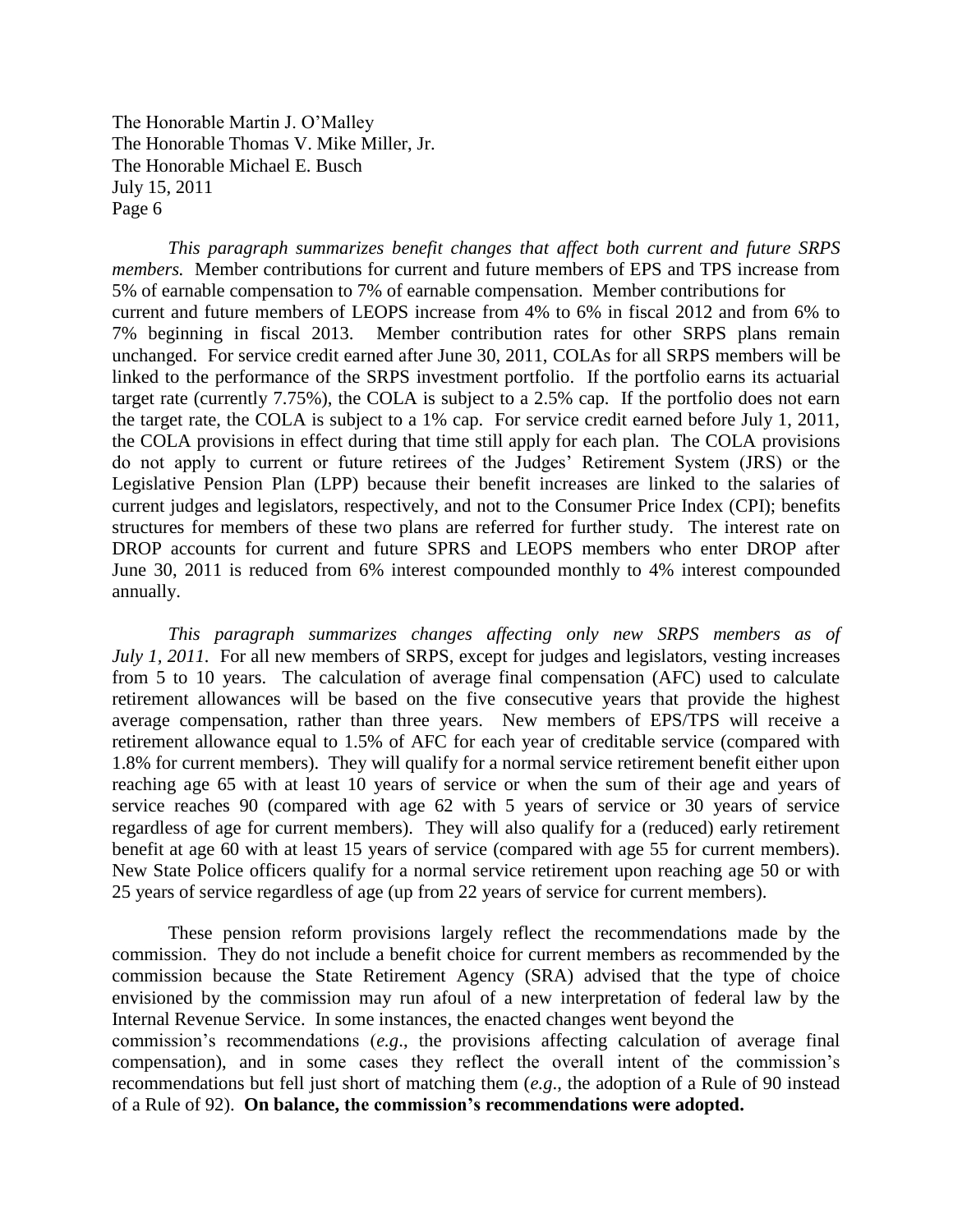#### **Local Cost Sharing of Pensions**

**Recommendations:** The cost of teacher retirement costs should be shared with local boards of education so that the State provides 50% of the combined cost of Social Security and pensions for teachers. The sharing of teacher pension costs should be phased in over several years, and local tax capacity should be taken into consideration in implementing a cost-sharing methodology. This was projected to save the State \$233 million if fully implemented in fiscal 2012.

**Evaluation:** The pension reform provisions do not address the sharing of retirement costs with local school boards. However, they do require local school boards and community colleges to pay their prorated share of SRA's administrative costs, based on the number of their employees who are members of TPS or the Teachers' Retirement System. This is projected to save the State approximately \$16.6 million in fiscal 2012. **The commission's recommendations were not adopted.**

## **Future Considerations**

The commission acknowledges and applauds the steps taken by the Governor and General Assembly to improve the sustainability and affordability of State pension and retiree health benefits. Together, they have taken meaningful and necessary steps to address both the short- and long-term challenges confronting the State with respect to pension and retiree health care costs. However, the commission is concerned that additional changes may need to be made. This section identifies issues that have the most substantial effect on the affordability and sustainability of employee and retiree benefits.

## **Local Cost Sharing of Pension Benefits**

The Bridge to Excellence in Public Schools Act was enacted in 2002. The Act provided for a six-year phase-in of funding enhancements for Maryland public schools that eventually added \$1.3 billion annually to the State's contribution to local school budgets. Many people have benefited from the passage of the Act. Specifically, teachers have benefitted from higher salaries, teachers' unions have benefitted as local school systems hired additional personnel, and Maryland families have benefitted as a result of the additional resources devoted to public schools. Moreover, with State funds fueling school board budgets and rising home prices increasing local property tax collections, local governments, which had been providing more than half of total funding for schools prior to the Bridge to Excellence Act, were able to redirect portions of their growing revenue bases toward other priorities, including compensation for local police officers, firefighters, and other public employees. However, given the range of interests that have benefitted from budget decisions made over the last decade, a more balanced approach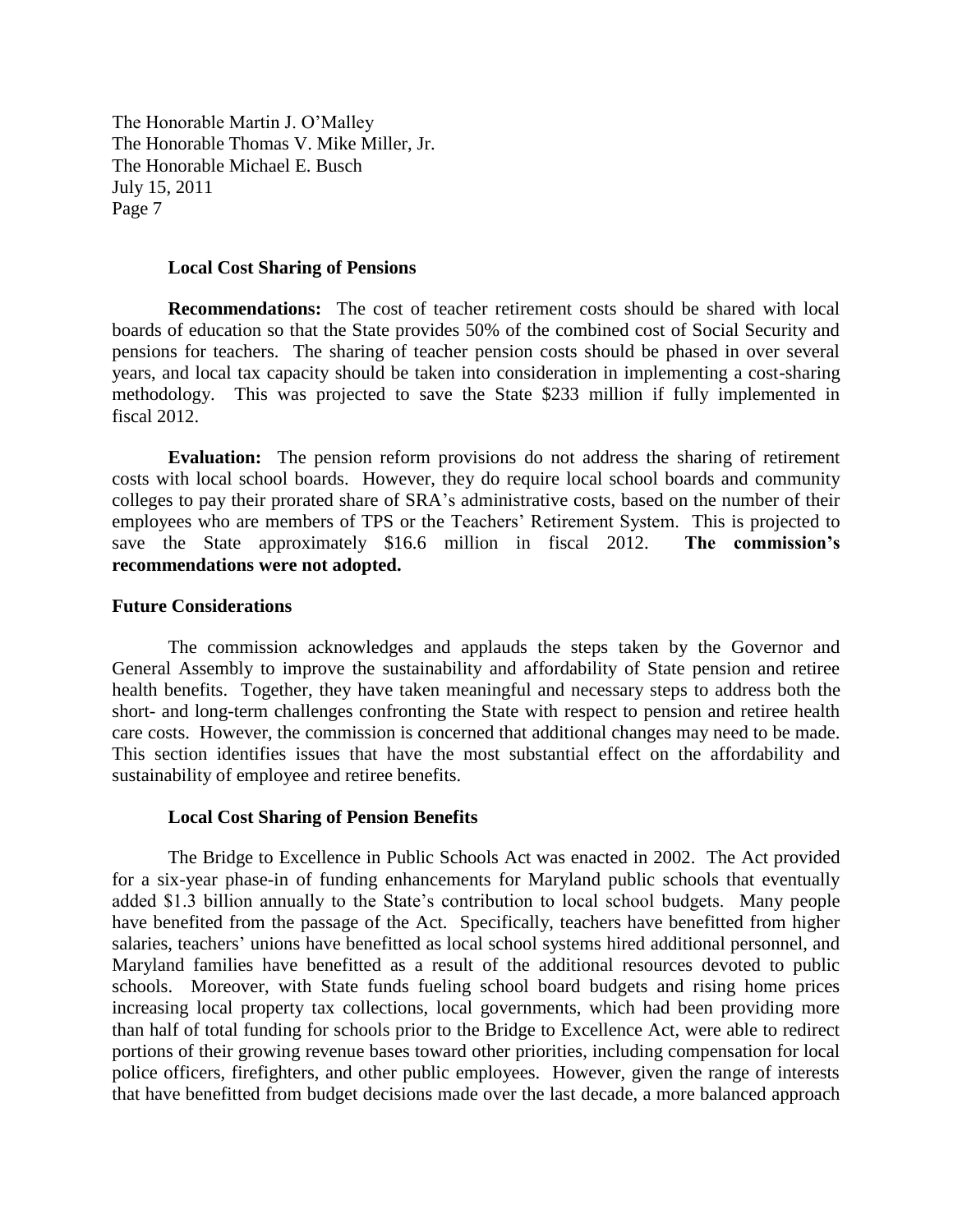in which all parties – the State, counties, school boards, public employees, and their representatives  $-$  respect the need to share the burden of restructuring and paying for public employee benefits must now be achieved.

To accomplish this goal, the commission recognizes that changes must be phased in carefully to avoid dramatic swings in statewide priorities. Shifting a portion of teachers' pension costs to local school systems may take three to five years but is a vital component of a sustainable system. And, while the transfer of pension costs may have an impact on the number of teaching positions and future salary and benefit negotiations, a phased transfer will minimize classroom impact as all interested parties operate within this new economic reality.

**As a result, the commission reiterates its recommendation from its January 2011 report to phase in a requirement that local boards of education pay half of the total retirement costs for their employees who are members of the Teachers' Retirement System or Teachers' Pension System.** In so doing, the commission hopes that this recommendation is met with a spirit of cooperation by all interested parties that will enable the State to develop a consensus model that protects the benefits of State and local public employees, maintains Maryland's ability to recruit and retain top talent, and secures the sustainability of the State's employee benefit system in the years ahead.

#### **Health Insurance**

The changes to employee and retiree health insurance made during the 2011 session began to address the issues raised by the commission in its January 2011 report. The statutory termination of the State's prescription drug benefit for all Medicare-eligible State retirees in 2020 begins the recommended transition to a sustainable benefit package. Yet, the significant differences in the structure of the extant retiree prescription plan from a typical Medicare Part D plan like those current and future retirees will be joining in 2020 requires additional action. Such action will be facilitated by the separation of the active and retiree prescription programs during the 2011 session, in recognition of the substantial differences in the two benefit offerings. **The commission recommends the development of a comprehensive transition strategy whereby the retiree prescription plan components are altered to mirror Medicare Part D plan but the benefit levels are altered over time to allow retirees and those contemplating retirement ample time to plan for their future health care needs.**

## **Additional Pension Options**

In its initial report, the commission recommended examining a cash balance plan, or a similar hybrid plan, as a retirement option for the State workforce. This type of benefit responds to considerations that will likely become more relevant in the coming years. Changing demographics and attitudes toward retirement benefits common among younger workers suggest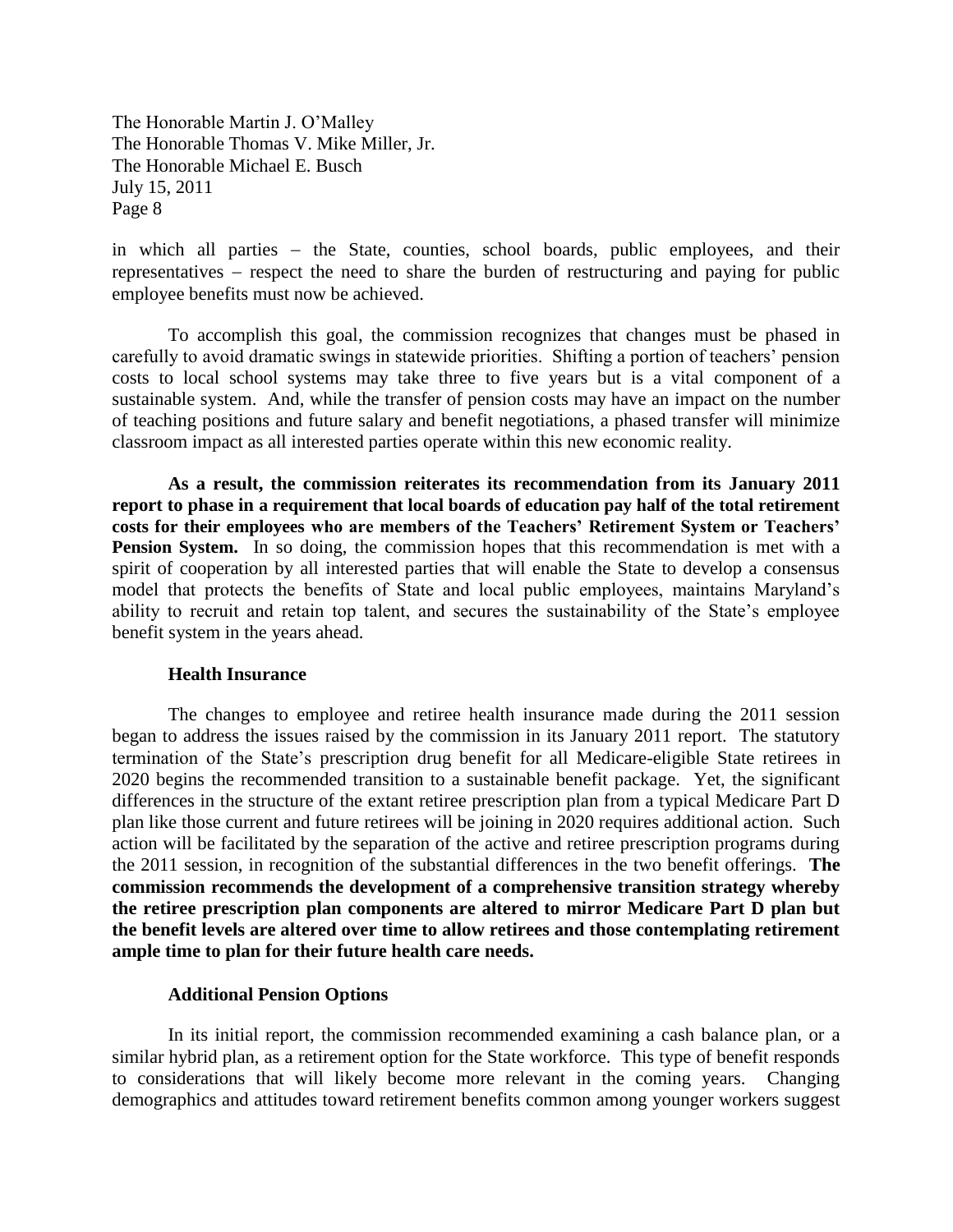that the provision of such a benefit may be a crucial piece of future recruitment efforts. Along these lines, merely having an option, like the choice currently available to higher education employees who may elect participation in the Optional Retirement Plan instead of the pension system, broadens the potential pool of qualified workers the State may attract. Finally, these options clearly define the State's retirement liabilities. By moving much of the investment risk away from the State's budget, which currently must supplement underachievement in the traditional pension design, these plans are predictable and sustainable.

At the same time, the commission recognizes the concerns of the SRPS board of trustees with regard to a cash balance option. Specifically, the board is concerned that a cash balance option will necessitate a significant change in the system's asset allocation to a much more conservative, absolute return investment strategy due to the higher liquidity demands of cash balance plans compared with traditional defined benefit plans. This would potentially result in lower overall returns to the system, an increase in the unfunded liability of the other defined benefit options, and greater cost to the State.

**The commission reiterates its recommendation that the State continue to study adding a hybrid benefit option for new employees to the State's retirement offerings. Any study undertaken in response to this recommendation should examine the potential fiscal and human resource advantages of offering an alternative hybrid plan in addition to a defined benefit plan as well as the potential financial risks outlined above.**

## **Pension Cost-of-living Adjustments**

During the course of the commission's work, questions were raised concerning what changes could be made to the COLA. In particular, some of the commission members raised the issue of the ability of the State to make COLAs for current employees and retirees contingent on fund performance.

There is case law in Maryland holding that prospective changes to COLA formulas are permissible. Altering the COLA formula and applying the new formula to time earned by employees after the formula takes effect does not create an impairment of contract. *Howell v. Anne Arundel Co.*, 14 F.Supp.2d 752 (D.Md. 1998). This is referred to as a "bifurcated COLA" and was implemented by the General Assembly as part of its pension reform during the 2011 legislative session.

However, the issue of applying a change to the COLA formula to time already earned  $-$  affecting existing employees and retirees  $-$  has not been directly addressed by the courts. The case law in Maryland has been focused on whether there has been a retroactive diminution of vested benefits. *Maryland State Teachers Assoc., Inc. v. Hughes*, 594 F.Supp. 1353 (D.Md. 1984), *City of Frederick v. Quinn*, 35 Md.App. 626 (1977), *Andrews v. Anne*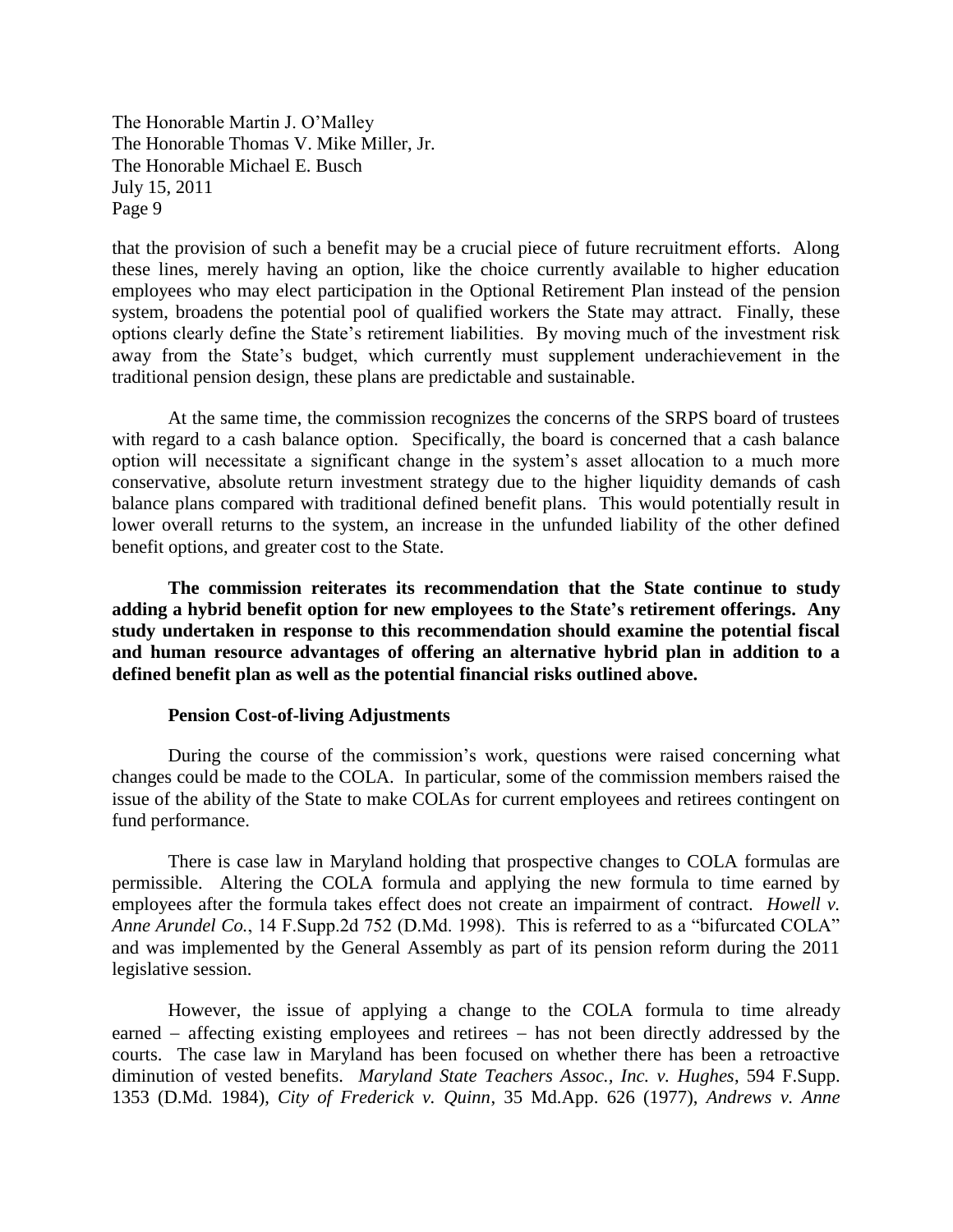*Arundel County*, 931 F.Supp 1255 (D.Md 1996). A finding that there is an impairment of contract could prevent the State from applying such a change to time already earned. The courts have not specifically addressed whether a change in the COLA formula that would affect existing employees and retirees would be considered a retroactive diminution of vested benefits and an impairment of contract. There are ambiguities as to whether a COLA vests with time as the time is earned, or whether it vests when given each fiscal year. It is also unclear whether a change to the COLA formula applied to retirees would be considered a retroactive diminution if it does not result in a reduction of the monthly benefit payments a retiree receives, and only affects the amount of future COLAs. Historically, the COLA formula in Maryland could have resulted in a reduction to a retiree's monthly allowance, but legislation enacted in 2010 subjects future COLAs to an offset in years following reductions in the Consumer Price Index. **Given the ambiguous nature with which Maryland case law might be applied to changes to the COLA formula for existing employees and retirees, and in light of recent state court decisions in Minnesota and Colorado, the commission recommends that the issue be given further consideration, including the solicitation of an Opinion of the Attorney General, if additional changes are necessary to maintain the pension system's affordability and sustainability. Further consideration of the issue, if necessary, should also be informed by the outcome of the case currently pending in the U.S. District Court for the District of Maryland,** *Cherry et al v. Mayor and City Council of Baltimore City et al***, Case 1:10-cv-01447MJG, with respect to the issue of retroactive changes to COLAs that have been challenged by the plaintiff police and firefighters.** 

## **Corridor Funding Method**

The commission acknowledges that the State's current pension funding model, specifically the corridor method, is neither actuarially sound nor sustainable over the long term as the pension system approaches an adequate funding level, but recognizes that it will be maintained in its current form until State finances and the funded status of the pension plan improve significantly. The current model has served to restrict the rate of growth of State pension contributions while ensuring a guaranteed and stable source of funding to the pension fund, even in the face of competing fiscal demands and during difficult economic conditions. It has also, directly or indirectly, enabled the State to fund other budgetary priorities, including the Bridge to Excellence Act for public education.

The commission notes that the pension reforms enacted in 2011 directly address the underfunding of the pension system by requiring that the State contribute up to \$300 million in excess of the corridor contribution rate. This approach addresses concerns about the underfunding of the pension system, accelerates the improvement in the fiscal health of the pension fund, and meets the commission's objective of achieving 80% funding in 10 years. Of concern to the commission is the prospect that State contribution rates will continue to grow, even as a percent of compensation. The accelerated contributions to the plan will help mitigate